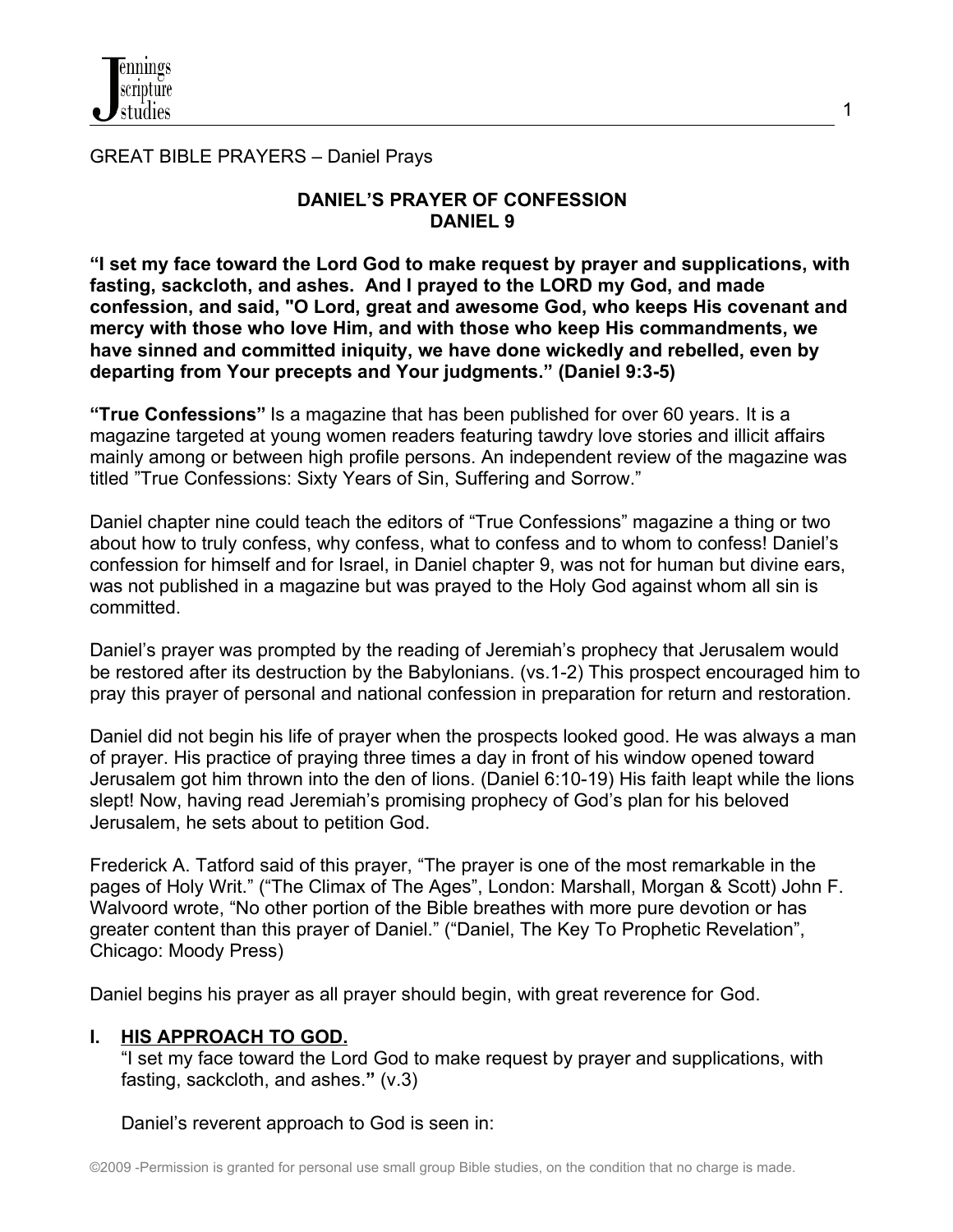

# **A. His Attitude Before God.**

With deepest contrition of soul evidenced by fasting, wearing garments made from rough cloth of sacks, putting ashes on his head – an outward sign of true humility and penitence - he came before God. One cannot approach the Holy of Holies without being made aware of what unholiness is. He speaks of "shame of face" in verses 7 and 8. This is not a creature cowering before its Creator in fear and trepidation but a saint, out of deepest reverence and the highest sense of the awesomeness of the Worthy One, bowing in worship.

 We cannot but be moved by his reverential awe of God. His bodily posture and self abnegation are reflections of his heart attitude as he enters the presence of the holy God. In addition, his reverence is reflected in the manner in which he addresses God:

# **B. His Addressing Of God.**

 In v.4 he said, "I prayed to the Lord my God." He repeatedly cries out: "O Lord" in v.4, 7,8,15,16,18 and in verse19 he prays, "O Lord, hear! O Lord, forgive! O Lord, listen and act!"

 He has a high view of God. Our view of God will determine our view of sin. One with a high view of God abhors sin – is sensitive to sin. A low view of God results in a weak view of sin. Daniel calls God "the Most High" in 7:22. Because of his lofty view of God Daniel is sensitive to the sins that have resulted in God's judgment upon his beloved people.

 I sometimes shudder at the way some Christians irreverently and flippantly approach God. I heard one T.V. pastor begin his prayer, "Hey, Daddy, it's me comin' to ya!" That was not intimacy but irreverence! It is no wonder that it is said of some sinners, "there is no fear of God before their eyes." (Rom. 3:18) Irreverent familiarity with the Holy One and with holy things is ruinous to spirituality.

Furthermore, Daniel's reverence for God is communicated to us by:

# **C. His Use Of The Attributes Of God.**

 He appeals to the "Great and awesome God" v.4; he says God is the covenant keep ing God, v.4 and speaks of His "mercy" v.4 and also verses 9 and 18; he sees God as "righteous," v.7,14 & 16; and asks that "Your anger and Your fury" be turned away, in verse 16. Daniel's prayer reveals that he knows God, not by hearsay, but he has a personal knowledge of Him and an intimate relationship with Him.

 The manner in which Daniel begins his intercession is instructive and its intensity is convicting. This sensitive senior saint, this aged prophet who had been so loyal to God is, while pouring out his heart in prayer, conducting a seminar on "How To Pray." May we learn well from him as we continue to study his prayer.

Let us now move to the heart of his prayer which is his confession of sin. There is no record of a single failure in Daniel's life. We know that he was a mere man but of all the great Bible characters Daniel appears as the purest. Yet it is remarkable how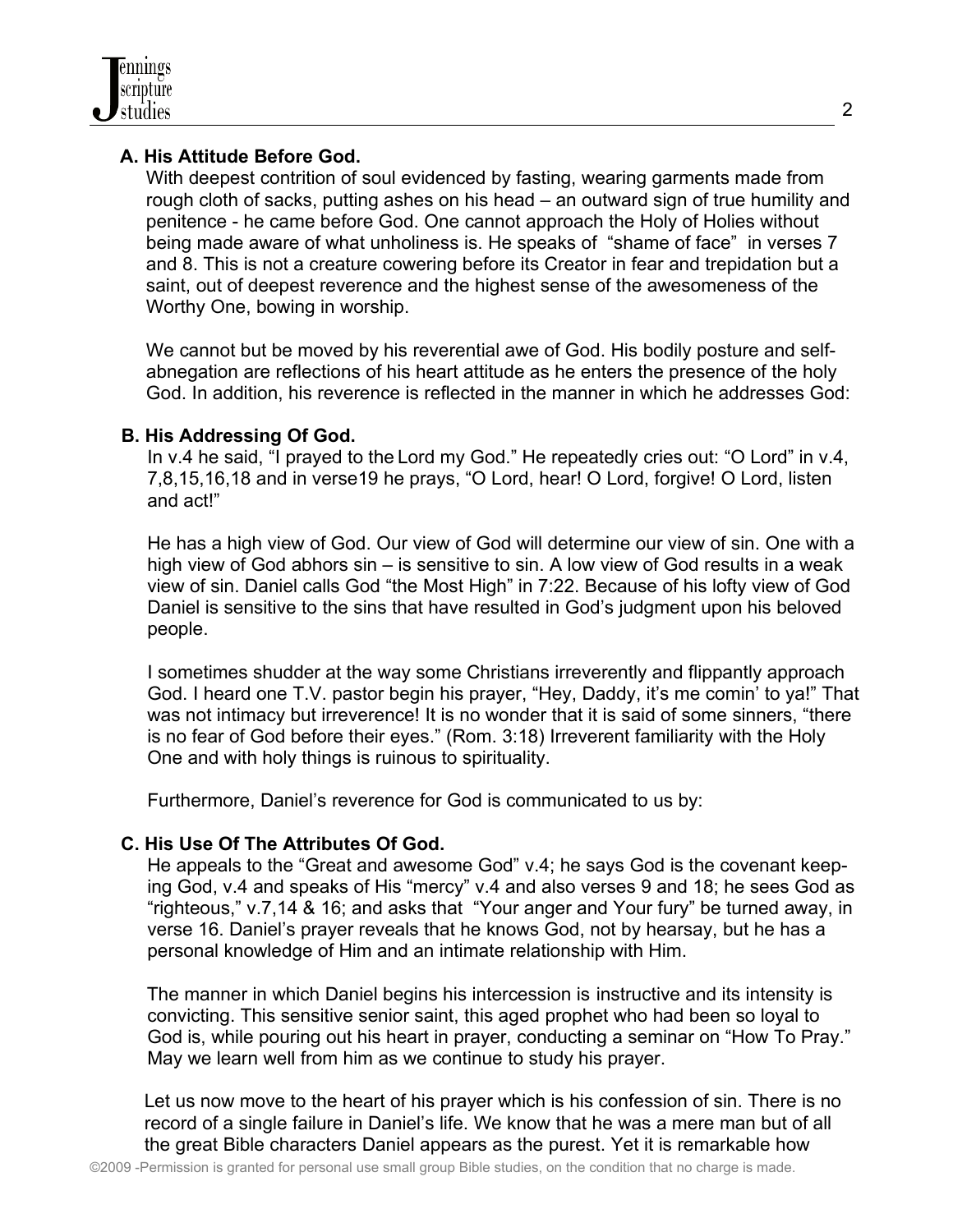

completely he includes himself in the sins and failures, the unfaithfulness of the nation of which he is a part. He identifies with and confesses the national sins of the people of God as if they were his own.

# **II. HIS ACKNOWLEDGMENT OF SINS.**

"I prayed to the LORD my God, and made confession…." (v.4)

 The main body of David's prayer is his confession of sin. From his approach to God we have seen that Daniel was a man who knew God. Those who intimately know the Sinless One are extremely sensitive to sin and hasten to confess and forsake it.

# **A. What is Confession?**

 What is the meaning of "confession" in this context? For our eternal benefit, here in the 21<sup>st</sup> century, and far removed from Daniel, it would be profitable for us all to be of the same mind about what the meaning of confession is so that we can understand the solemnity of Daniel's prayer.

 The English word "confess" is from the [Latin](http://en.wikipedia.org/wiki/Latin_language) "cō[nfessi](http://en.wiktionary.org/wiki/confessio#Latin)ō" and means acknowledgment of sinfulness, regarded as necessary to obtain divine forgiveness. The Greek word for "confess" is "homologoomen" and is from a combination of two Greek words which mean "To say the same thing as another" – in the context of confessing to God the Greek means "to say the same thing about sin that God says." That is, to acknowledge that sin is indeed anti-God, unrighteous and grievous both to God and man.

 Confessing is a disclosure of one's sins to God; admission of guilt; a declaration before God that one has sinned. Synonyms for "confession" are: [admission,](http://www.yourdictionary.com/admission) owning up to, revealing, [disclosure,](http://www.yourdictionary.com/disclosure) [telling.](http://www.yourdictionary.com/telling) Of course, when we confess we are not disclosing, revealing or telling God something about ourselves that He does not already know for His "eyes are open to all the ways of the sons of men." (Jer.32:19)

 When we confess our sins we are taking responsibility for them and claiming His promised mercy and forgiveness. "If we confess our sins, He is faithful and just to forgive us our sins and to cleanse us from all unrighteousness." (I Jn.1:9)

There are two provisions promised by God mentioned in I John 1:9 which are:

- (1) Forgiveness of the act or actions of sins ""If we confess our sins, He is faithful and just to forgive us our sins"; and
- (2) Cleansing from the pollution of sin or sins "and to cleanse us from all unrighteous ness."

However, an aspect of forgiveness and cleansing that is often overlooked, or purposefully ignored, is stated in Proverbs 28;13 "He who covers his sins will not prosper, but who ever confesses and forsakes them will have mercy." Here "confessing" is coupled with "forsaking."

 Daniel did not know Latin or Greek but he did know how to confess sin to the Sinless One! Recognizing the exceeding sinfulness of sin against the Holy God of heaven; the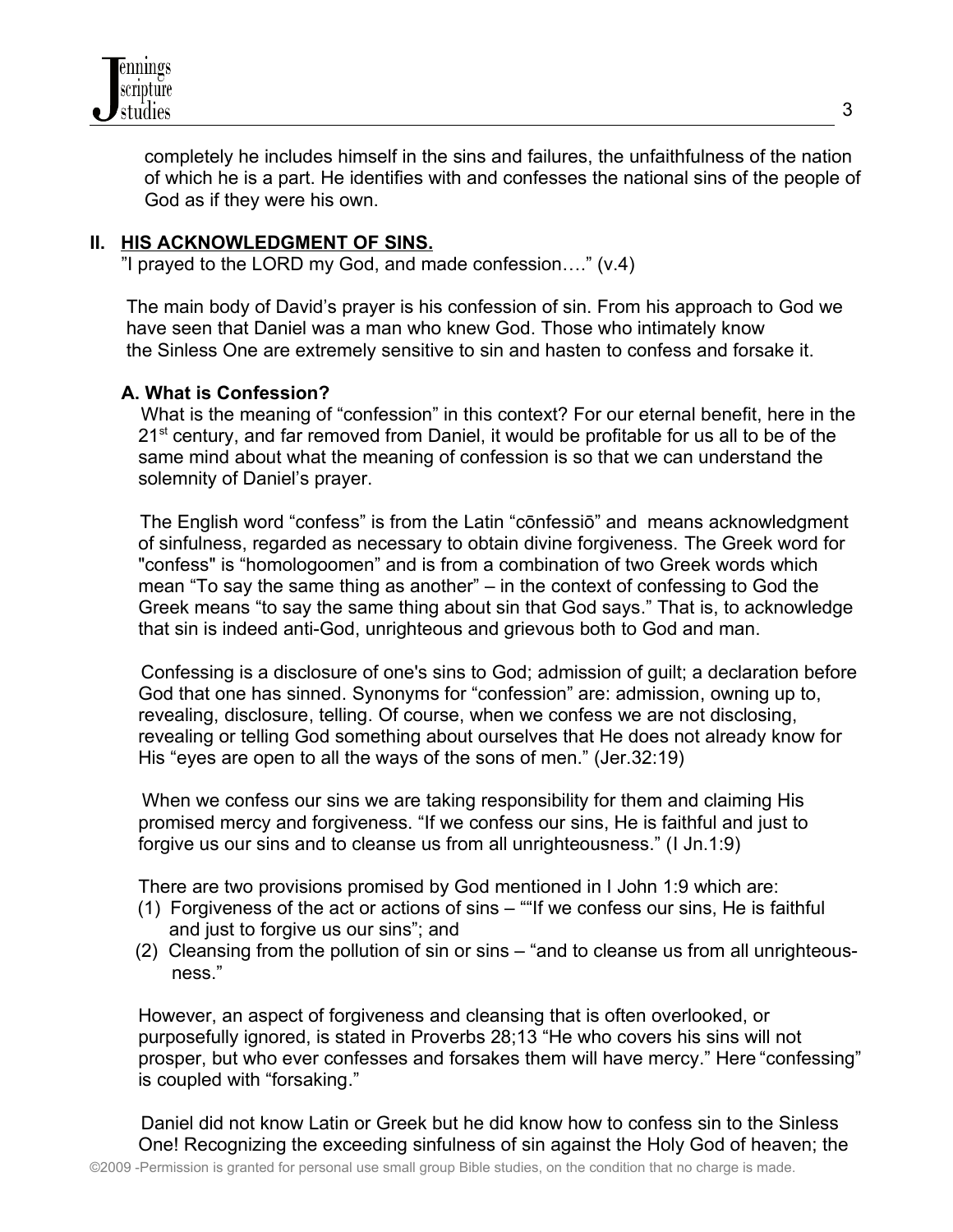devastation it had wrought in Israel; the judgment of God upon the nation by dispersing the people and the destruction of Jerusalem, he comes before God to confess. He takes his countrymen's place in confession of sin, identifying himself with them, and, as their representative and intercessory priest pours out his confession and intercession. The prayers that move God come from broken hearts and Daniel prays from a broken heart.

# **B. What Daniel Confesses.**

Daniel, in his confession**,** gets right to the point and deals with the core issue which is sin, both his and his people's. He does not pray as some pray, verbalizing around the edges, circling the culprit of sin like a hunter creeping upon his prey. He humbly yet boldly lays out the evidence of guilt before the Judge of all the earth and throws both himself and his people upon the mercy of the Court of heaven. Let us listen and learn from a true confession:

- 1. "we have sinned"  $v.5$
- 2. "committed iniquity" v.5
- 3. "we have done wickedly"  $v.5$
- 4. "and rebelled" v.5
- 5. "departing from Your precepts and Your judgments." v.5
- 6. "neither have we heeded Your servants the prophets" v.6
- 7. "unfaithfulness committed against You" v.7
- 8. "we have sinned against You" v.8
- 9. "we have rebelled" v.9
- 10."We have not obeyed the voice of the LORD our God" v.10
- 11."all Israel has transgressed Your law" v.11
- 12."not obeyed" v.12
- 13."not made our prayer before the Lord" v.13
- 14."our iniquities" v.13
- 15."we have sinned" v.15
- 16."we have done wickedly" v.16

 He confesses with specificity, naming sins, some repeatedly. He does not pray in generalities but itemizes those sins that have grieved the heart of God. He does not say, "*If* we have sinned and done this or that." He lists them. He "comes clean." Even in a human court of law a half-hearted confession is no confession. What if the person on trial said, "Well, I sort of shot the man" or, "I half-way robbed the store" or, "I only ran part-way through the red light." Daniel is thorough in his confession for after all, the All-Seeing eye of God has already observed everything that Daniel verbalizes.

Years age there was a song sung in some churches that contained the following words:

"If I have wounded any soul today,

If I have caused one soul to go astray;

If I have walked in my own willful way,

Dear Lord, forgive."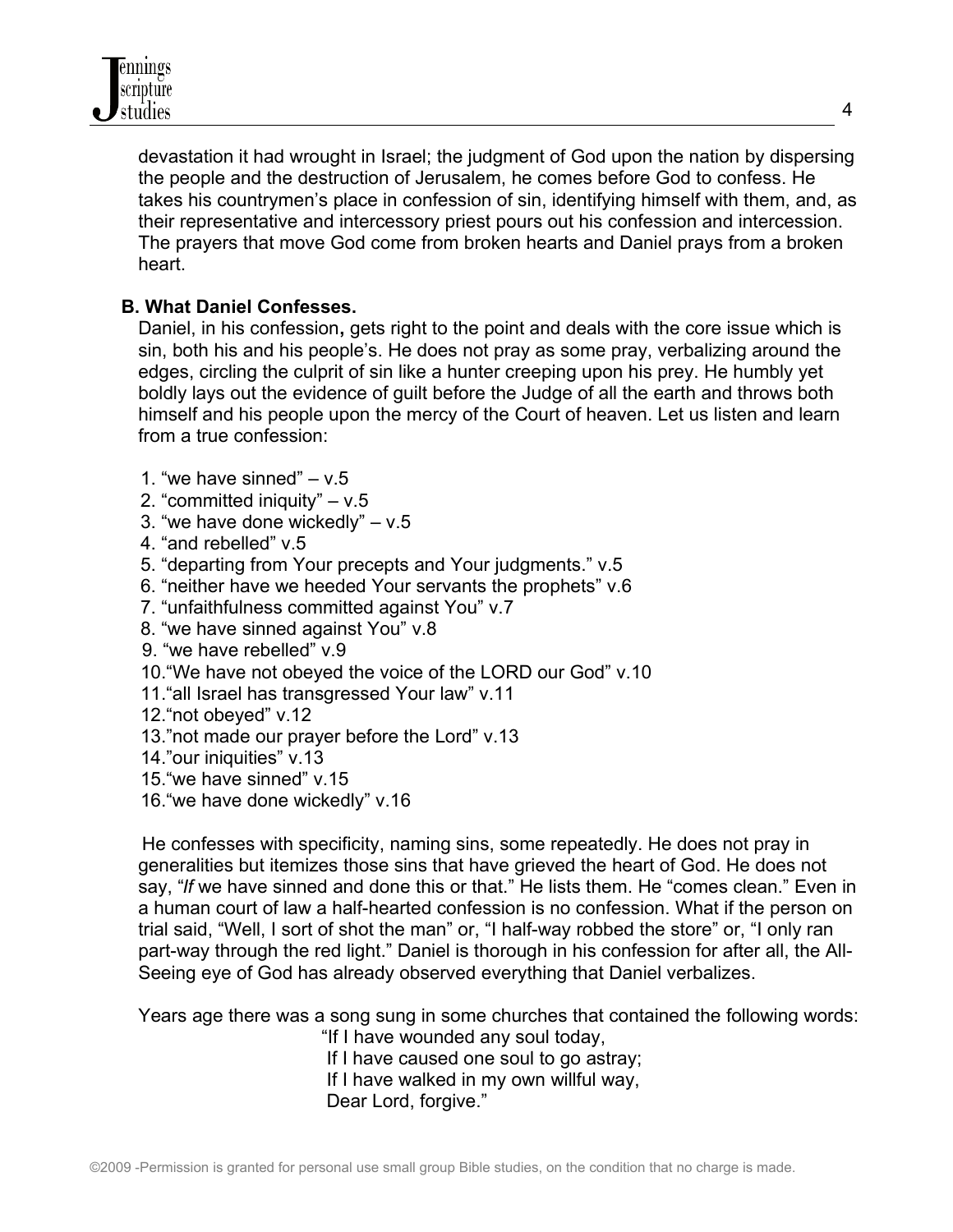That is not the type of confessing that Daniel does. He does not say "*if*" – he prays "*we have*"! Confessing sin seems to have become a thing of bygone days of revivalist movements. To say that we have nothing to confess reveals that we are either insensitive to God and/or we are ignorant about what sin is.

 **Illust.** David was also a great confessor. Repeatedly in the Psalms David confesses his sins to God. In Psalm 51 we hear him in his heart-broken confession saying: "I know my transgressions, and my sin is always before me. Against You, You only, have I sinned and done what is evil in Your sight, so that you are proved right when You speak and justified when you judge. Surely I was sinful at birth, sinful from the time my mother conceived me. Surely you desire truth in the inner parts; you teach me wisdom in the inmost place. Cleanse me with hyssop, and I will be clean; wash me, and I will be whiter than snow."(Ps.51:3-7)

 And then there was St. Augustine who wrote what is considered by many as the first Western autobiography ever written, titled: "The Confessions Of St Augustine." It was written between AD 397 and AD 398 when he was in his early 40s, and he lived long afterwards. The book is considered yet today a Christian classic.

 In the book Augustine's sinful youth is revealed. He writes about how much he regrets having led a sinful and immoral life. He shows intense sorrow for his sins and discusses his regrets for believing in astrology, his choice of bad companions, which led him to commit thievery and sins too numerous to mention here. It also documents his conversion to Christ.

 The book reveals the sensitivity of Augustine to sin and challenges every child of God to think seriously about God and the wedge that sin drives between a loving God and a sinning creature. After a long litany of sins he recalls committing, he writes:

 "While my memory recalls these things, is not my soul affrightened at them? I will love Thee, O Lord, and thank Thee, and confess unto Thy name: because Thou hast forgiven me these so great and heinous deeds of mine. To Thy grace I ascribe it, and to Thy mercy, that Thou has melted away my sins as they were ice."

 As with Daniel so with David, St. Augustine and with all who value unbroken fellowship with The Father. Sensitivity to sin is always an indication of the closeness of one's walk with God. The more sensitive one is, the more detailed the confessions will be.

The greatly confessed are the greatly blessed! Great confessors are greatly used by God. That is not to say that we should sin, then confess so that we can be blessed or used by God. What it does mean is that those who confess sin humble themselves before God in order to confess. Jesus said "whoever exalts himself will be humbled, and he who humbles himself will be exalted." (Luke 14:11)

His confessions now being ended, we come to that part of his praying where he turns to supplicating God on behalf of the nation in general and Jerusalem in particular. He uses the word "supplications" two times, once in verse 17 and once in verse 18 saying, "hear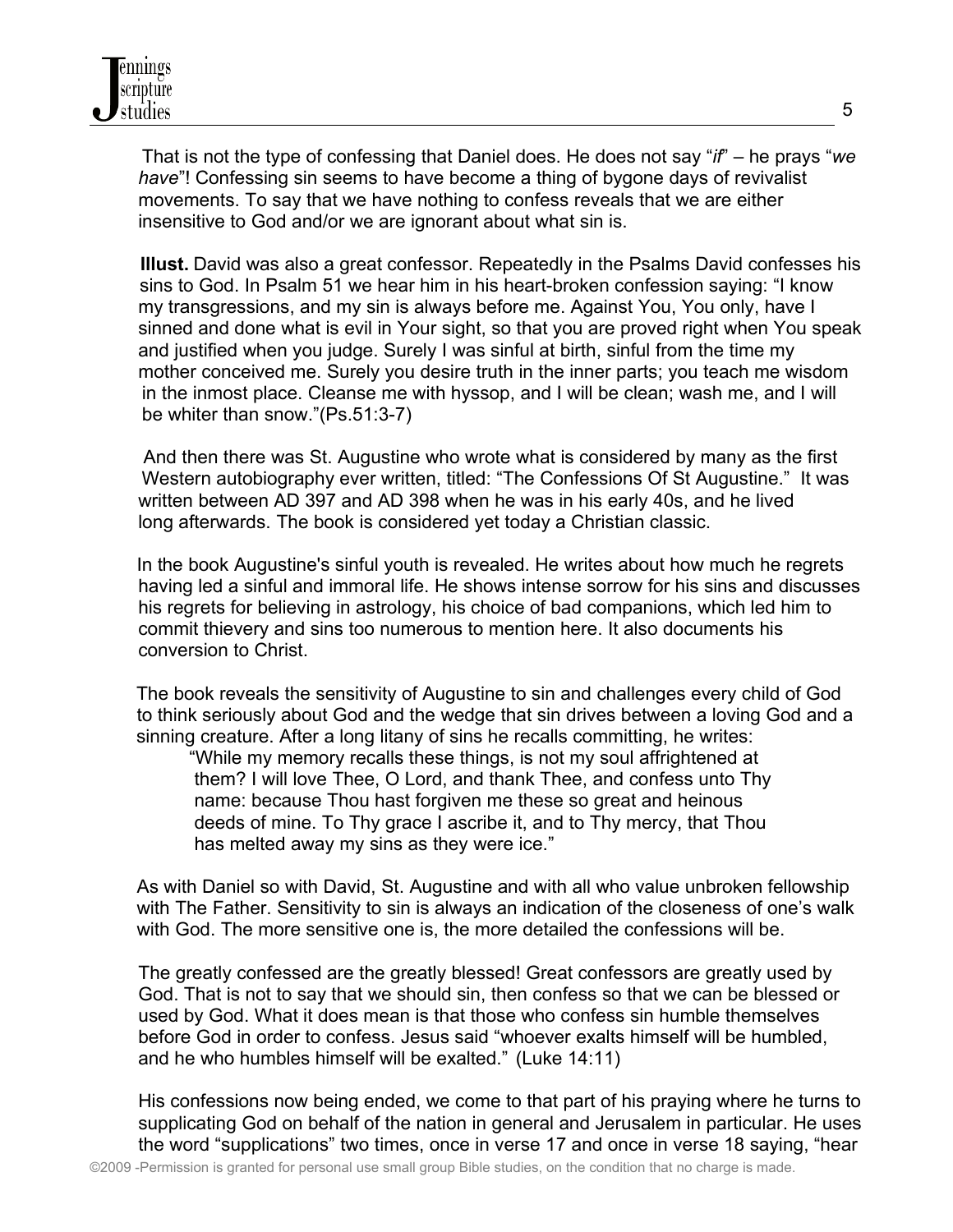

the prayer of Your servant, and his *supplications"* (v.17) and "we do not present our *supplications* before You because of our righteous deeds." (v.18)

"Prayer" is a general term for all converse with God. "Supplications" are particular. Supplication is that aspect of praying by which something is asked for with intensity of desire. To "supplicate" is an appeal for mercy and compassion, a petition for something. Daniel's fervency in his praying seems to increase when he comes to supplicating God.

#### **III. HIS APPEAL FOR MERCY.**

 "We do not present our supplications before You because of our righteous deeds, but because of Your great mercies." (v.18)

He casts himself and his nation upon the mercies of God, basing his appeal upon:

- (1) his confession of sin;
- (2) on the character of God: "according to all Your righteousness" (v.16) and "because of Your great mercies" (v.18); and
- (3) on the condition of the city of Jerusalem and God's people: "for Your city and Your people." (v.19)

Notice now, the nature of his appeal:

#### **A. He Appeals For God's Own Interests.**

He says, "O my God, incline Your ear and hear; open Your eyes and see…" (v.18) Of course this is figurative language, for God does certainly see all, but Daniel uses this terminology in prefacing his appeal for God to remember that His, that is God's, interests are at stake. He says:

"Your city Jerusalem" – v.16 "Your holy mountain" – v.16 "Your people" – v.16 "Your sanctuary" – v.17 "Your name" – v.18

"Your city and Your people are called by Your name." – v.19

He teaches us a lesson about priorities in prayer. To really evaluate our prayer life, we

need only ask one question: "How much would I pray if I had no personal needs?"

#### **B. He Appeals With Intensity**.

The intensity of Daniel's prayer can be seen in how he addresses God: He says in v.17 "Now therefore, our God"; in v.18 he says, "O my God"; then in v.19 "O Lord, hear! O Lord, forgive! O Lord, listen. "

This is an "effectual fervent prayer of a righteous man…." (James 5:16) Did you ever cry out to God with fervency and intensity in confession, in supplication, yes, even in praise? There are times and situations which call for the saint of God to "gush forth" the pent up petitions with emotion. Scripture uses the phrase "Pour out" in reference to such praying. Examples are: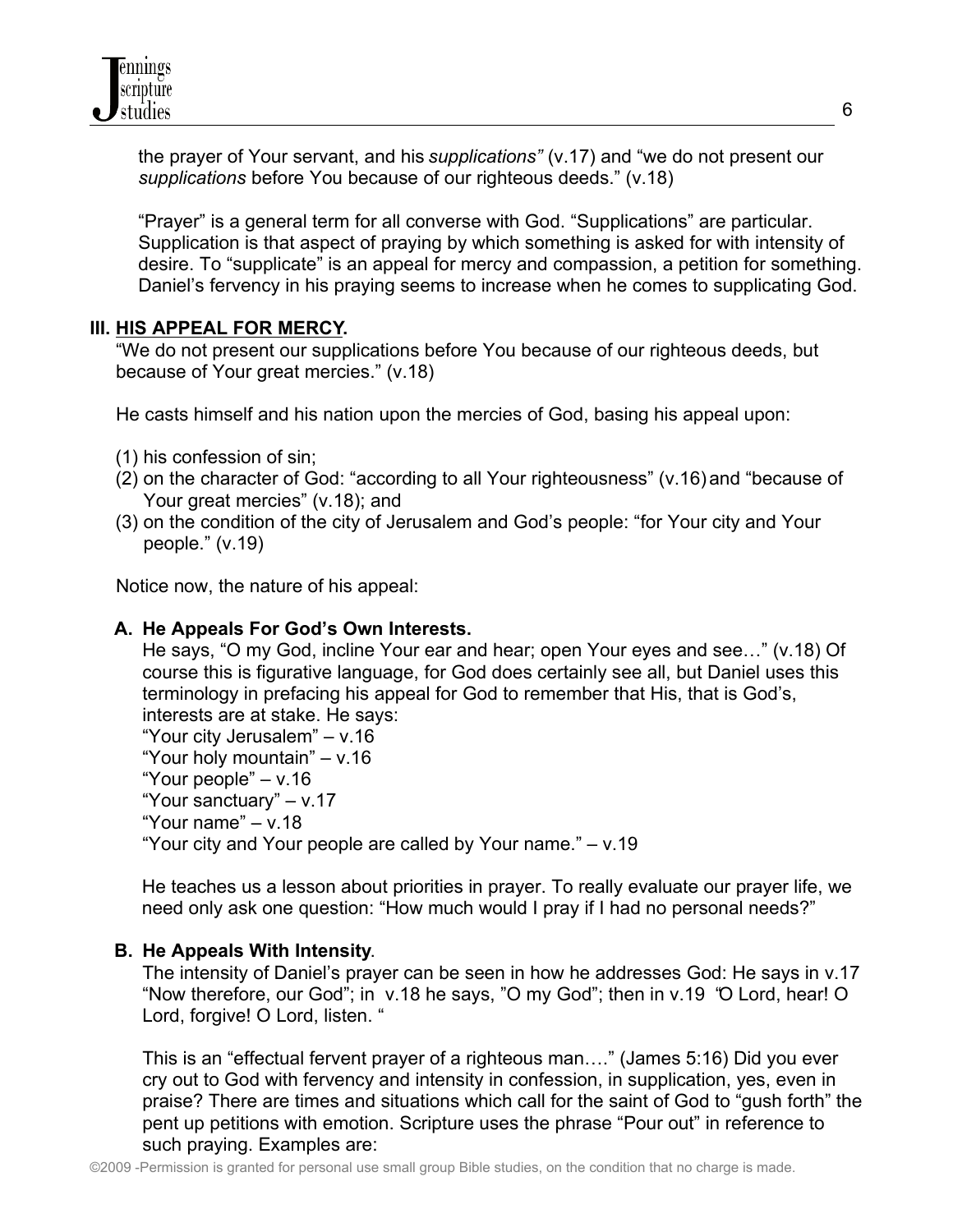**[Psalm 62:8](http://www.biblegateway.com/passage/?book_id=23&chapter=62&verse=8&version=50&context=verse)** - "Trust in Him at all times, you people; pour out your heart before Him." **[Psalm 142:2](http://www.biblegateway.com/passage/?book_id=23&chapter=142&verse=2&version=50&context=verse)** – "I pour out my complaint before Him; I declare before Him my trouble." [Lamentations 2:19](http://www.biblegateway.com/passage/?book_id=31&chapter=2&verse=19&version=50&context=verse) - " Arise, cry out in the night, At the beginning of the watches; Pour out your heart like water before the face of the Lord."

Daniel "poured out" his heart. Sometimes I have wondered if God waits to see if we really put our hearts into our prayers before He moves in answer to them. Do we really mean business when we pray or is prayer just a ritual, a rote exercise in which we are half-heartedly engaged?

# **C. He Appeals Insistently.**

Daniel wants to make sure that he has God's attention and that God is hearing. He repeatedly says:

- "hear the prayer of Your servant"  $v.17$ ;
- $\bullet$  "incline Your ear and hear" v.18;
- "O Lord, hear! O Lord, forgive!" v.19
- $\bullet$  "O Lord, listen and act!" v.19

This is praying from a burdened heart; this is prayer issuing up from the deep recesses of emotional involvement with God and God's cause. Some persons are emotional about everything. Some are unalterably stoic. Daniel was neither. He was a very balanced believer not given to flights of emotional outbursts. See him in Daniel chapter 6 in the lions' den, calm, cool and collected. No, he was properly exercised at the right time about the right cause.

Jesus was encouraging insistence and persistence in prayer when He said, "Ask", "seek", "knock" (Matt.7:7) – He was describing three different types of praying. Sometimes we confidently ask; sometimes earnestly seek and sometimes fervently knock. Daniel was fervently knocking in this prayer – praying with importunity.

# **IV. HIS ANSWER CAME SWIFTLY.**

Did God hear and answer Daniel? Yes! What a unique reply Daniel received to his prayer:

 "Now while I *was* speaking, praying, and confessing my sin and the sin of my people Israel, and presenting my supplication before the LORD my God for the holy mountain of my God, yes, while I was speaking in prayer, the man Gabriel, whom I had seen in the vision at the beginning, being caused to fly swiftly, reached me about the time of the evening offering. And he informed me*,* and talked with me, and said, "O Daniel, I have now come forth to give you skill to understand. At the beginning of your supplications the command went out, and I have come to tell you, for you are greatly beloved…." (9:20-23)

Nothing touches the heart of God in heaven like prayers from a broken heart on earth. The feeling and fervor of Daniel's prayer is unmistakable. His intercession was not groomed for human ears. It gushed out volcano-like in fervency; hurricane-like in intensity; earthquake-like in its reverberations and God responded! John F. Walvoord comments: "If prayer to God can be called persuasive, Daniel's prayer certainly merits this description!"